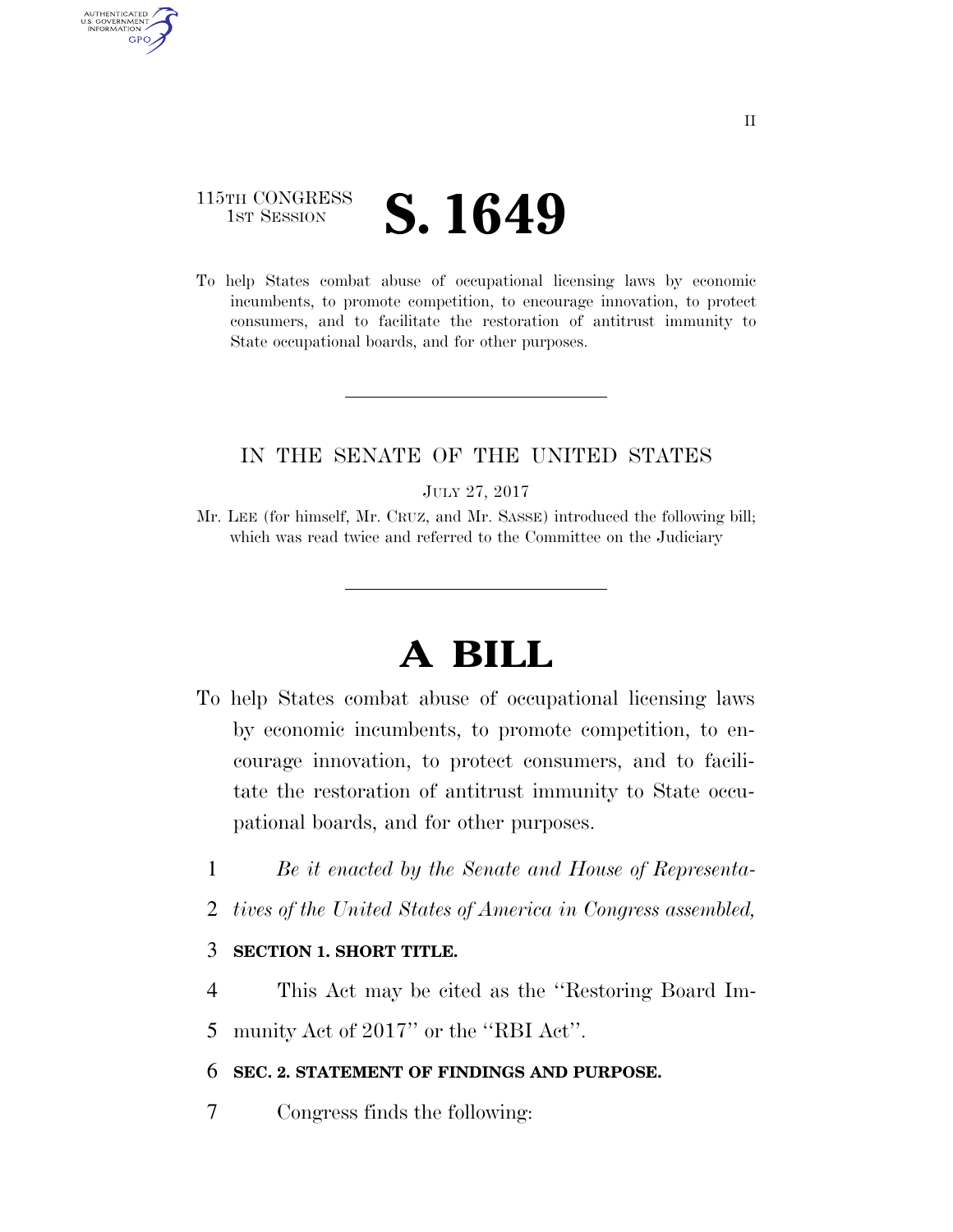(1) The prevalence of occupational licensing has increased dramatically in recent decades, in part be- cause private interests have sought licensing in order to limit competition. (2) Occupational licensing often limits opportu- nities for workers, frustrates entrepreneurs seeking to introduce new business models, and raises prices paid by consumers. (3) Licensing should be imposed only to combat real, substantial threats to public health, safety, or welfare and only where other less restrictive regu- latory alternatives are insufficient to protect con- sumers and serve the public interest. (4) Regulators should consider a range of less restrictive alternatives before enacting an occupa- tional licensing regime, which may include inspec- tions, bonding or insurance requirements, registra- tion, and voluntary certification. (5) Voluntary certification provides a particu- larly significant alternative to licensure, as it allows market participants to signal to consumers the at- tainment of personal qualifications without limiting entry into the marketplace. (6) The failure of State governments to adopt

less restrictive alternatives to licensing, and less bur-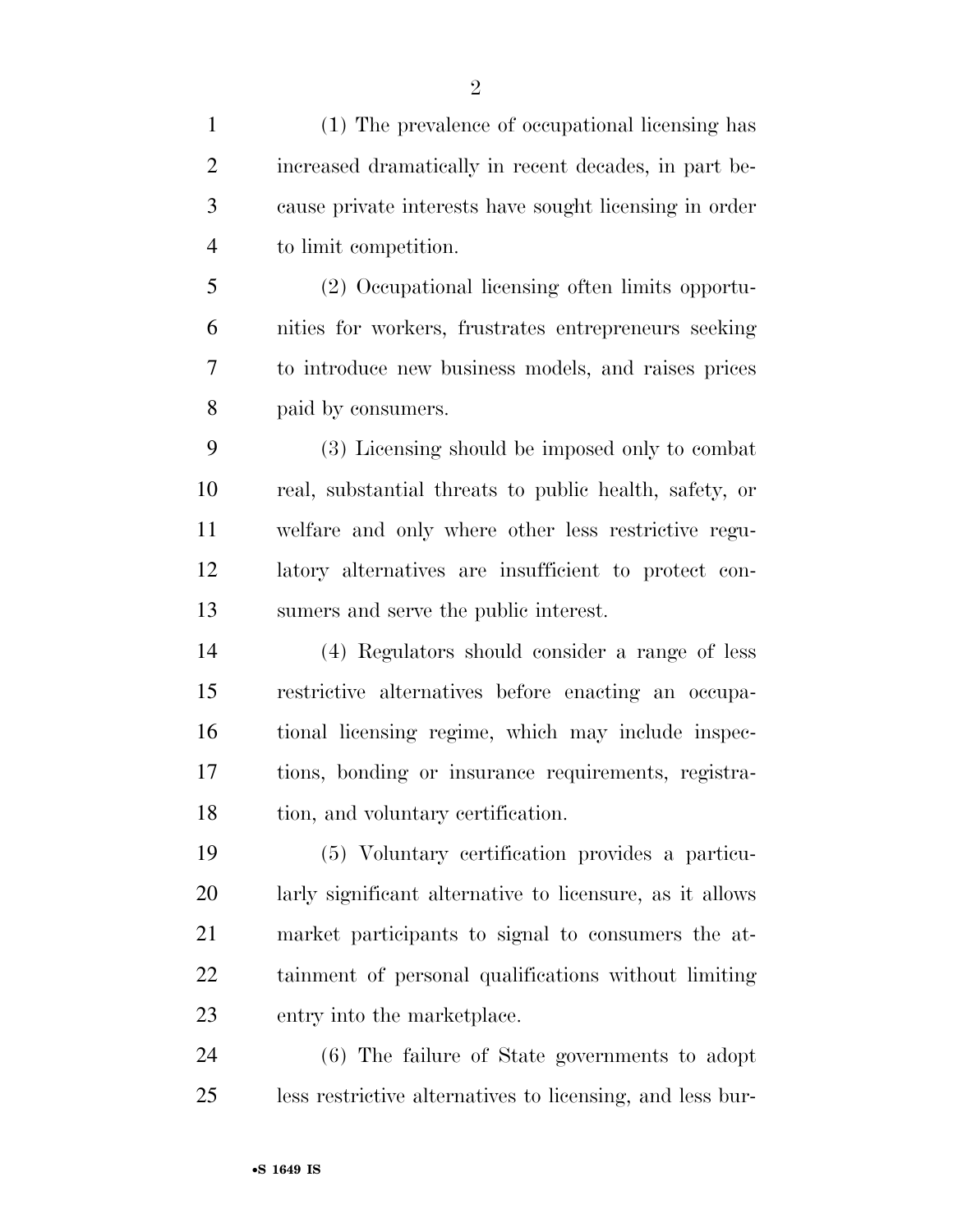densome requirements in those areas where licensing is deemed necessary, has resulted in significant costs to consumers and the broader economy.

 (7) The United States Supreme Court re- sponded to these concerns in North Carolina Board of Dental Examiners v. FTC, 135 S. Ct. 1101 (2015), holding that self-interested licensing boards may be subject to liability under the antitrust laws, but that decision has also created significant uncer-tainty for the States and their licensing boards.

 (8) Some States have responded to the decision in North Carolina Board of Dental Examiners by es- tablishing a layer of bureaucratic oversight that merely monitors board actions for consistency with State licensing laws. This response is a missed op- portunity for reform, as it does not address the spe- cific competition concern raised in North Carolina Board of Dental Examiners or the underlying prob- lems with over-reliance on occupational licensure as a regulatory approach and with overly broad enforce- ment of licensing laws as a means to regulate com- mercial activities outside an occupation's scope of practice.

 (9) Legislation is necessary to clarify the re-25 quirements of active supervision, both to offer States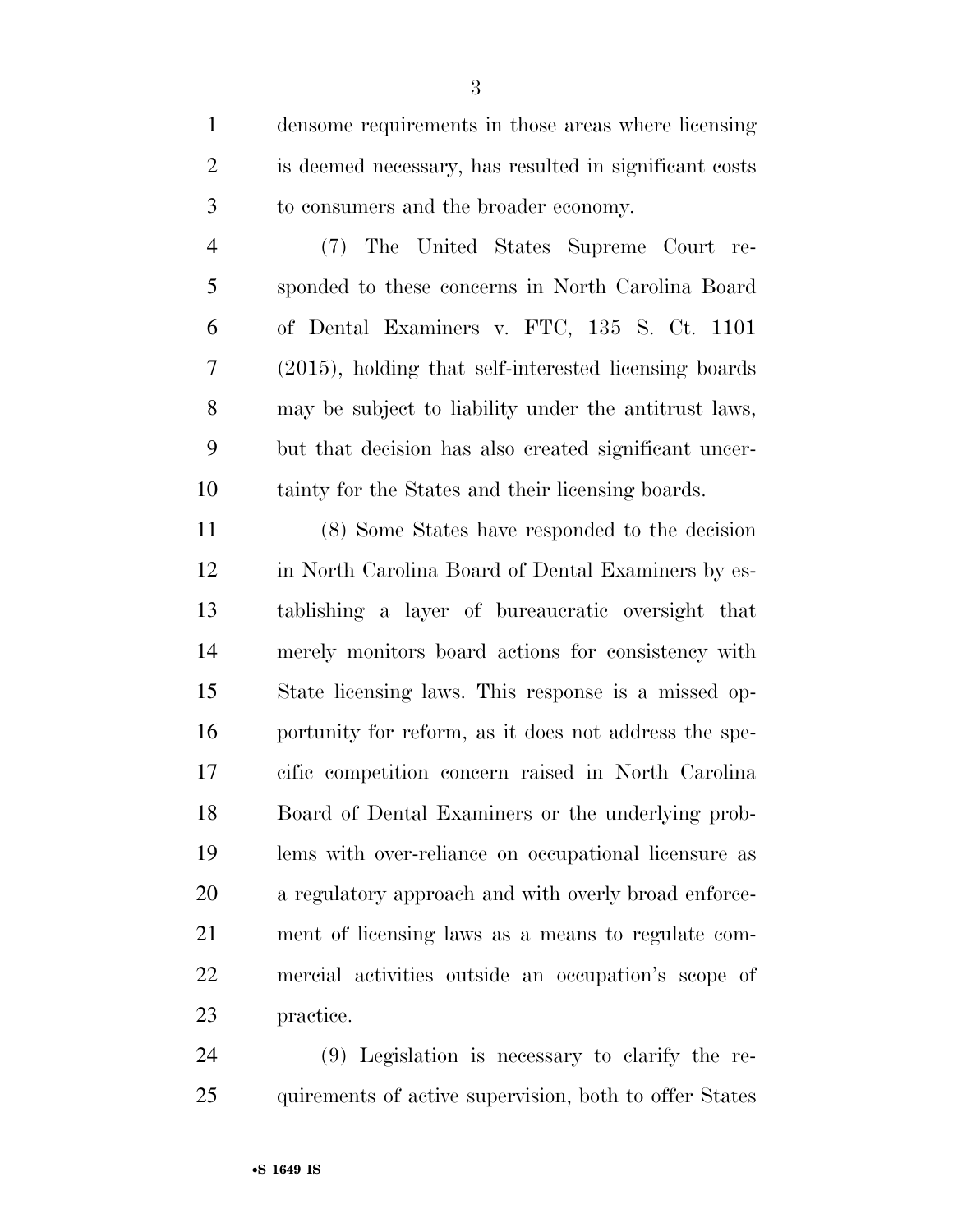| $\mathbf{1}$   | a clear and certain mechanism to immunize their oc-   |
|----------------|-------------------------------------------------------|
| $\overline{2}$ | equational boards and to make clear that mere bu-     |
| 3              | reaucratic oversight to ensure consistency with State |
| $\overline{4}$ | licensing laws does not suffice to confer immunity.   |
| 5              | (10) This Act is intended to offer States a           |
| 6              | choice between two alternative routes to achieve im-  |
| 7              | munity for their occupational licensing boards—ei-    |
| 8              | ther establishing a mechanism for meaningful active   |
| 9              | supervision of licensing boards by State officials or |
| 10             | establishing a mechanism for meaningful judicial re-  |
| 11             | view of board actions in the State courts.            |
| 12             | SEC. 3. DEFINITIONS.                                  |
| 13             | In this Act:                                          |
| 14             | (1) CERTIFICATION.—The term "certification"           |
| 15             |                                                       |
|                | means a voluntary program under which—                |
| 16             | $(A)$ a private organization (in the case of          |
| 17             | private certification) or the government of a         |
| 18             | State (in the case of government certification)       |
| 19             | authorizes an individual who meets certain per-       |
| 20             | sonal qualifications to use "certified" as a des-     |
| 21             | ignated title with respect to the performance of      |
| 22             | a lawful occupation; and                              |
| 23             | (B) a non-certified individual may perform            |
| 24             | the lawful occupation for compensation but may        |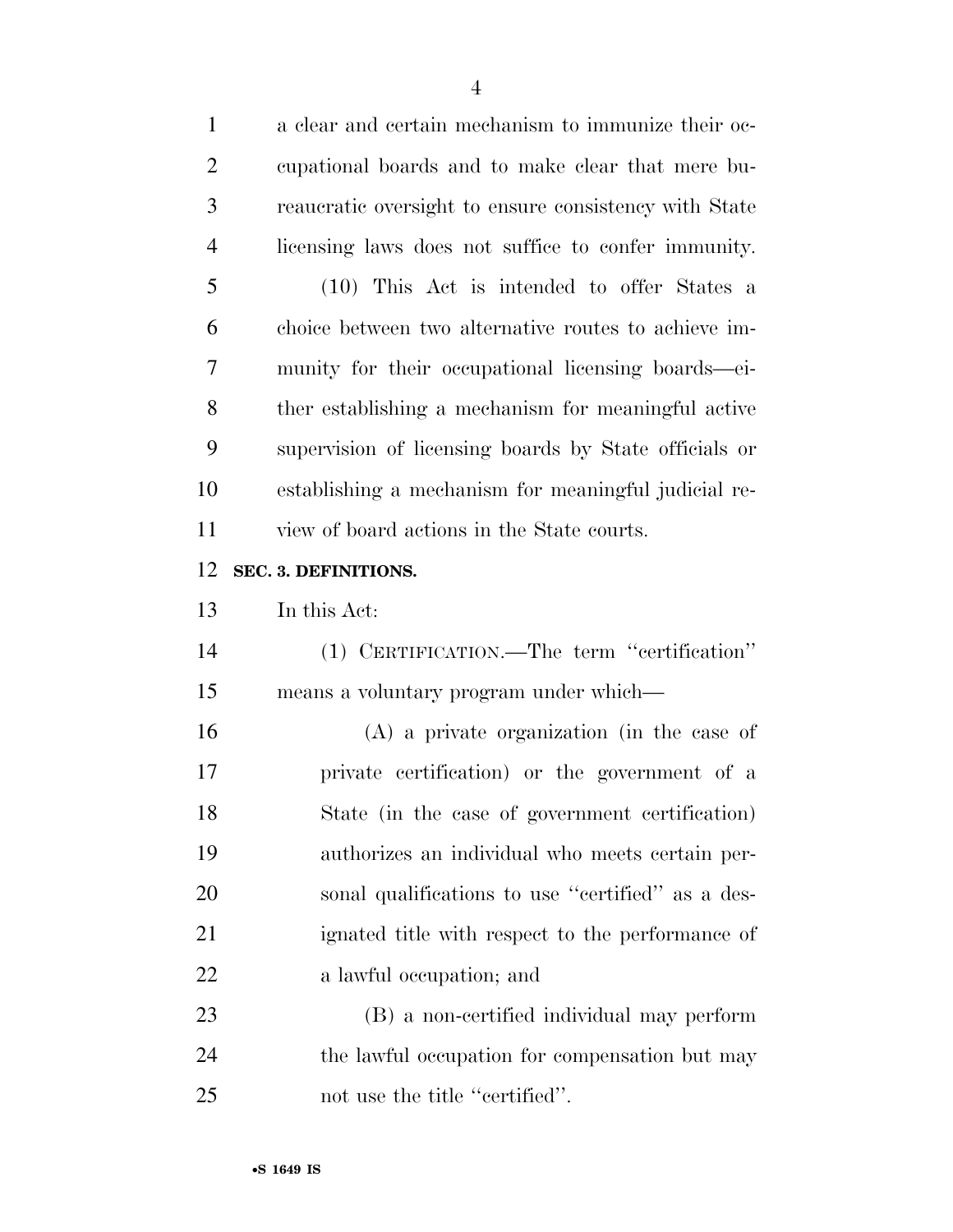| $\mathbf{1}$   | (2) GOOD FAITH.—The term "good faith", with             |
|----------------|---------------------------------------------------------|
| $\overline{2}$ | respect to performance—                                 |
| 3              | (A) means diligent performance that is di-              |
| $\overline{4}$ | rected towards achieving the policies set forth         |
| 5              | in this Act;                                            |
| 6              | (B) does not include performance that is—               |
| $\tau$         | (i) designed to subvert or evade the                    |
| 8              | policies set forth in this Act; or                      |
| 9              | (ii) carried out in a manner that has                   |
| 10             | the systematic effect of subverting or evad-            |
| 11             | ing the policies set forth in this Act; and             |
| 12             | (C) refers to an objective, rather than sub-            |
| 13             | jective, standard.                                      |
| 14             | (3) LAWFUL OCCUPATION.—The term "lawful                 |
| 15             | occupation" means a course of conduct, pursuit, or      |
| 16             | profession that includes the sale of goods or services  |
| 17             | that are not themselves illegal to sell irrespective of |
| 18             | whether the individual selling the goods or services    |
| 19             | is subject to occupational licensing laws.              |
| 20             | LEAST<br>(4)<br>REGULATION.—The<br>RESTRICTIVE          |
| 21             | term "least restrictive regulation" means, from least   |
| 22             | to most restrictive:                                    |
| 23             | (A) One or more of the following, each of               |
| 24             | which shall be considered equally restrictive:          |
| 25             | (i) Market competition.                                 |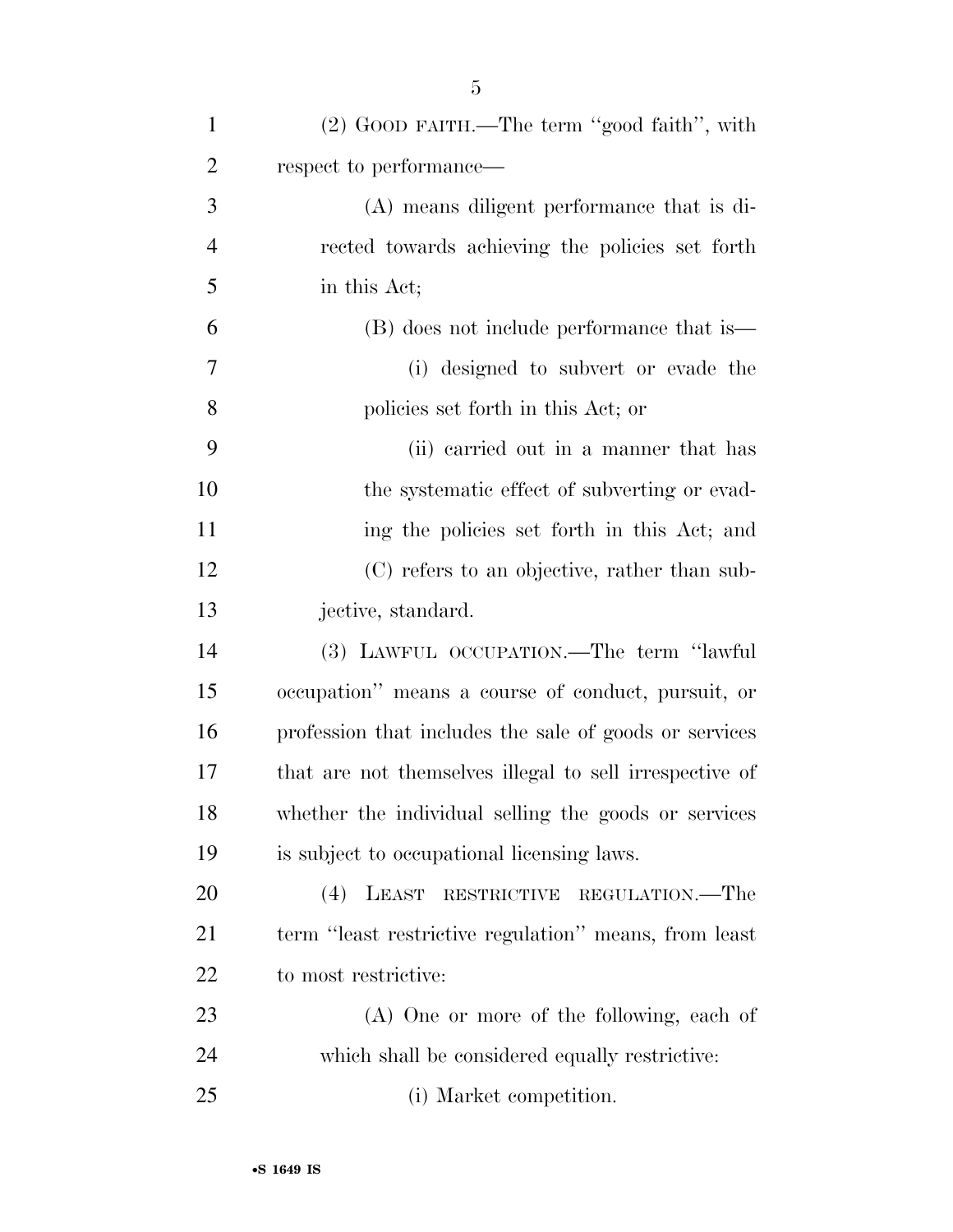(ii) Industry or consumer-related rat-2 ings and reviews. (iii) Private certification. (iv) A specific private civil cause of action to remedy consumer harm. (v) A deceptive trade practice act. (vi) A regulation of the process of providing the specific goods or services to consumers. 10 (vii) Inspections. 11 (viii) Bonding or insurance. (ix) Registration. (x) Government certification. (B) Specialty occupational license for med- ical reimbursement. (C) Occupational license. (5) LESS RESTRICTIVE ALTERNATIVES TO OC- CUPATIONAL LICENSING.—The term ''less restrictive alternatives to occupational licensing''— (A) means regulations that achieve the public health or safety goals asserted by the government to justify licensing while imposing a less onerous restriction on entry into the mar-ketplace; and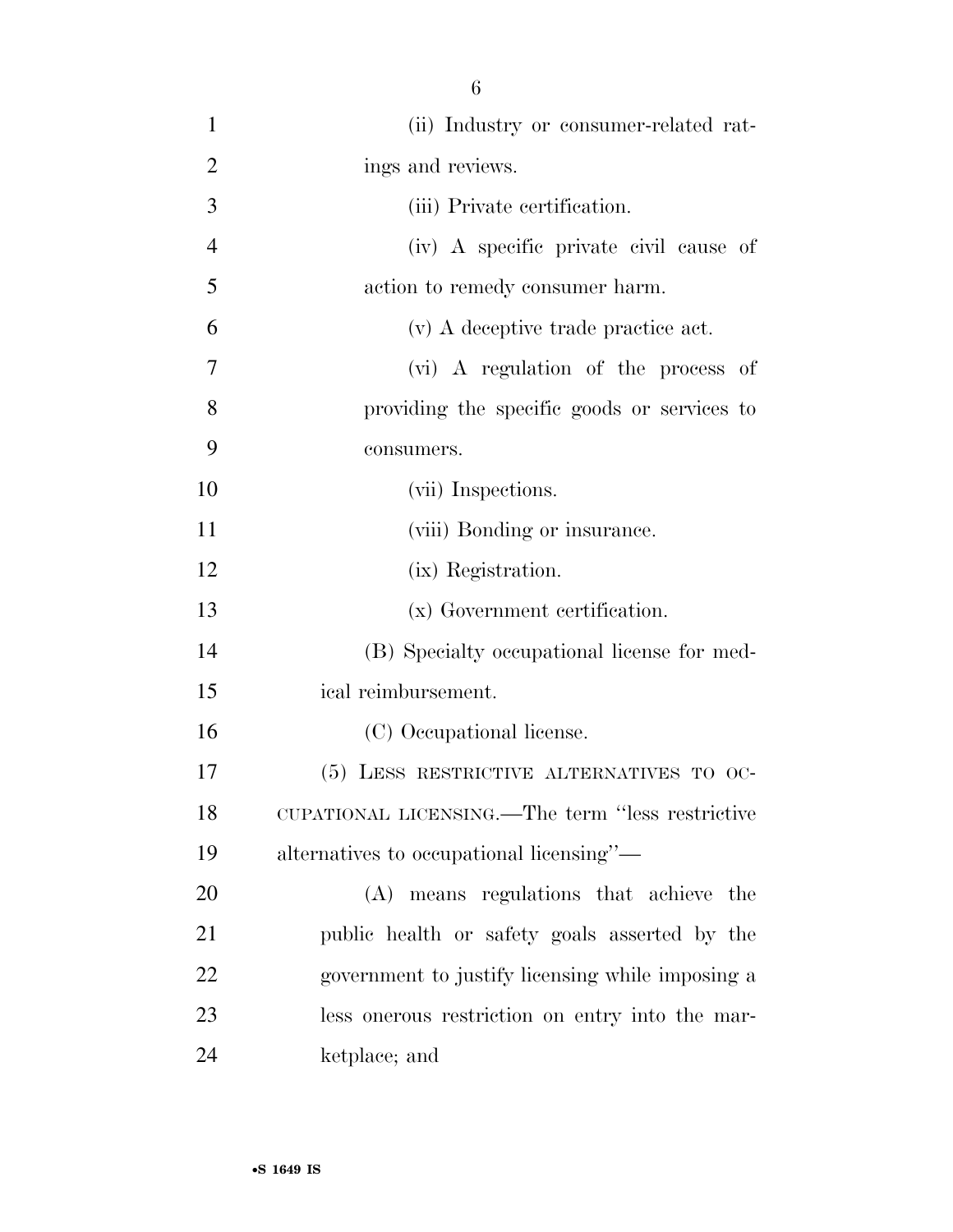| $\mathbf{1}$   | (B) includes the alternative forms of regu-           |
|----------------|-------------------------------------------------------|
| $\overline{2}$ | lation described in paragraph $(4)(A)$ .              |
| 3              | (6) MEMBER, OFFICER, OR EMPLOYEE.-The                 |
| $\overline{4}$ | term "member, officer, or employee", with respect to  |
| 5              | an occupational licensing board, means an individual  |
| 6              | appointed by a State to the board.                    |
| 7              | (7) OCCUPATIONAL LICENSE.—The term "occu-             |
| 8              | pational license" means a nontransferable authoriza-  |
| 9              | tion under law for an individual to perform a lawful  |
| 10             | occupation for compensation based on meeting per-     |
| 11             | sonal qualifications established by the State govern- |
| 12             | ment.                                                 |
| 13             | OCCUPATIONAL LICENSING BOARD.—The<br>(8)              |
| 14             | term "occupational licensing board" or "board"        |
| 15             | means an entity established under State law—          |
| 16             | $(A)$ the express purpose of which is to reg-         |
| 17             | ulate the personal qualifications required to en-     |
| 18             | gage in or practice a particular lawful occupa-       |
| 19             | tion;                                                 |
| 20             | (B) that has authority conferred by State             |
| 21             | law to interpret or enforce the occupational li-      |
| 22             | censing laws of the State; and                        |
| 23             | (C) not less than $\frac{2}{3}$ of the members of     |
| 24             | which are appointed by an elected official of the     |
| 25             | State.                                                |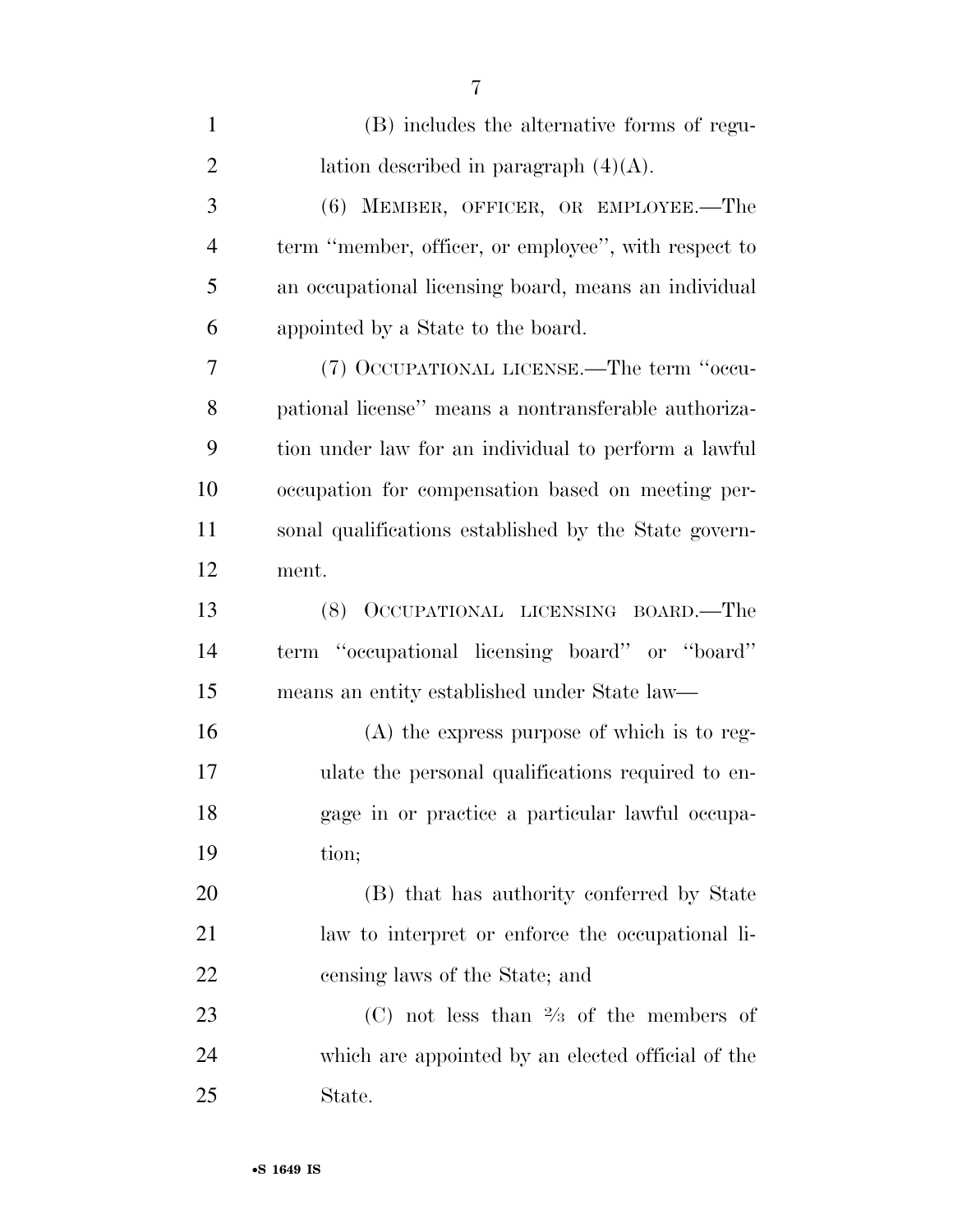| $\mathbf{1}$   | (9) OCCUPATIONAL LICENSING LAW.—The term          |
|----------------|---------------------------------------------------|
| $\overline{2}$ | "occupational licensing law"—                     |
| 3              | (A) means a State statute that allows an          |
| $\overline{4}$ | individual to work in a lawful occupation and     |
| 5              | use an occupational title; and                    |
| 6              | (B) does not include a business license, fa-      |
| $\overline{7}$ | cility license, building permit, or zoning and    |
| 8              | land use regulation, except to the extent that    |
| 9              | the law regulates an individual's personal quali- |
| 10             | fications to engage in or practice a lawful occu- |
| 11             | pation.                                           |
| 12             | (10) OCCUPATIONAL REGULATION.—The term            |
| 13             | "occupational regulation"-                        |
| 14             | (A) means a statute, rule, practice, policy,      |
| 15             | or other law that substantially burdens an indi-  |
| 16             | vidual's ability to work in a lawful occupation;  |
| 17             | (B) includes a regulation requiring reg-          |
| 18             | istration, certification, or an occupational li-  |
| 19             | cense; and                                        |
| 20             | (C) does not include a business license, fa-      |
| 21             | cility license, building permit, or zoning and    |
| 22             | land use regulation except to the extent that     |
| 23             | such a requirement or restriction substantially   |
| 24             | burdens an individual's ability to work in a law- |
| 25             | ful occupation.                                   |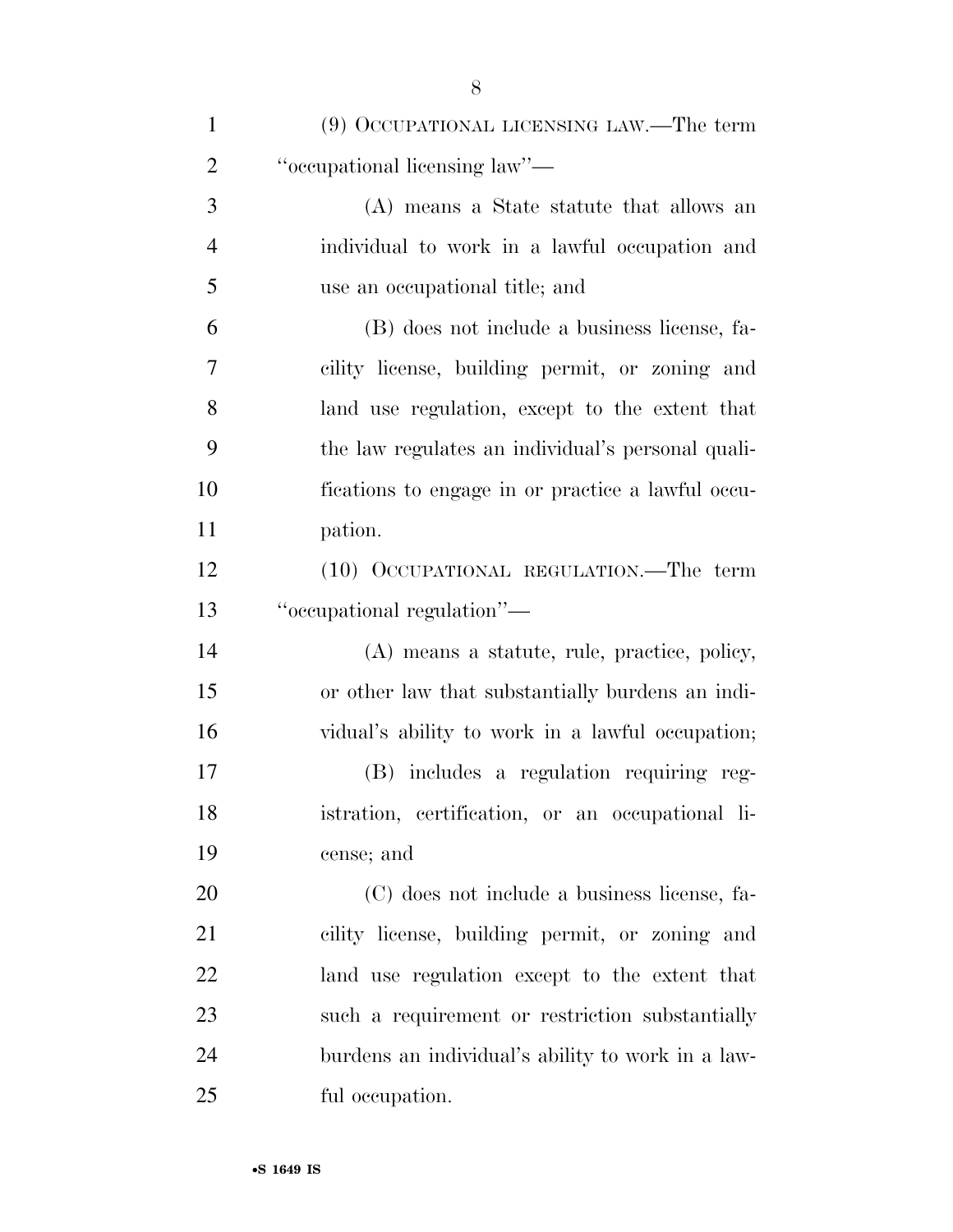| $\mathbf{1}$   | (11) PERSONAL QUALIFICATIONS.—The term                |
|----------------|-------------------------------------------------------|
| $\overline{2}$ | "personal qualifications" means criteria related to   |
| 3              | an individual's personal background and characteris-  |
| $\overline{4}$ | tics, including completion of an approved educational |
| 5              | program, satisfactory performance on an examina-      |
| 6              | tion, work experience, other evidence of attainment   |
| 7              | of requisite skills or knowledge, moral standing,     |
| 8              | criminal history, and completion of continuing edu-   |
| 9              | cation.                                               |
| 10             | (12) REGISTRATION.—The term "registration"            |
| 11             | means a requirement that an individual give notice    |
| 12             | to the government of a State that may include—        |
| 13             | (A) the individual's name and address;                |
| 14             | (B) the individual's agent for service of             |
| 15             | process;                                              |
| 16             | (C) the location of the activity to be per-           |
| 17             | formed; and                                           |
| 18             | (D) a description of the service the indi-            |
| 19             | vidual provides.                                      |
| 20             | (13) SPECIALTY OCCUPATIONAL LICENSE FOR               |
| 21             | MEDICAL REIMBURSEMENT.—The term "specialty            |
| 22             | occupational license for medical reimbursement"       |
| 23             | means a nontransferable authorization in law for an   |
| 24             | individual to qualify for payment or reimbursement    |
| 25             | from a government agency for the non-exclusive pro-   |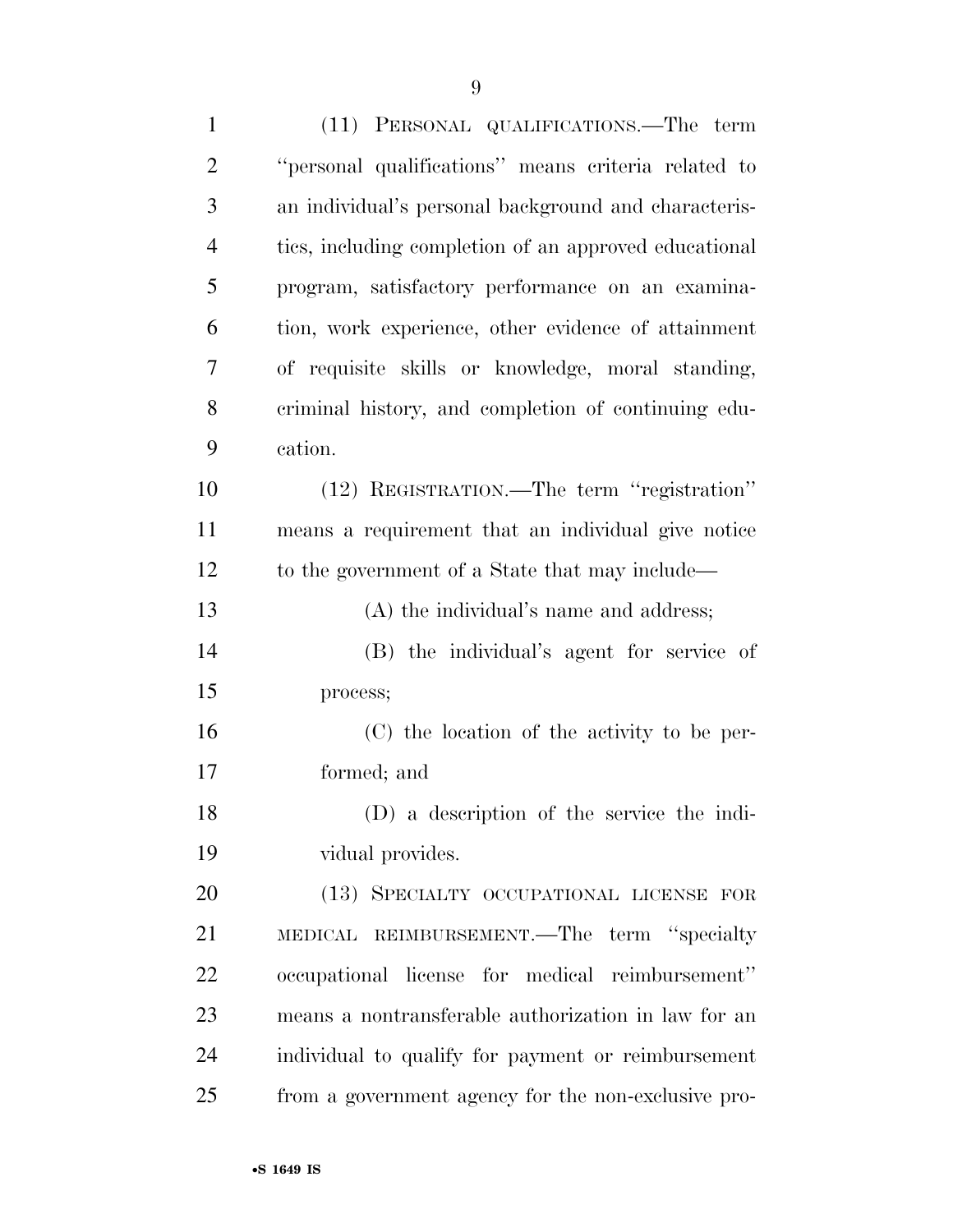vision of medical services based on meeting personal qualifications established by the State legislature. (14) STATE.—The term ''State'' means— (A) each of the several States; and (B) the District of Columbia.

#### **SEC. 4. ANTITRUST IMMUNITY.**

 (a) IN GENERAL.—Subject to subsection (b), the Sherman Act (15 U.S.C. 1 et seq.) shall not apply to any action of an occupational licensing board of a State, or any action of a member, officer, or employee of the board acting in the official capacity of that member, officer, or employee, if—

 (1) the requirements under section 5 of this Act are satisfied; or

 (2) the requirements under section 6 of this Act are satisfied.

 (b) REQUIREMENT OF GOOD FAITH.—The immunity provided under subsection (a) shall not apply to any action of an occupational licensing board of a State, or any action of a member, officer, or employee of the board acting in the official capacity of that member, officer, or employee, unless the State acts in good faith to perform the applica-ble requirements under section 5 or 6.

 (c) EXISTING ENTITIES OR PROCEDURES.—The fact that a State governmental entity or procedure was estab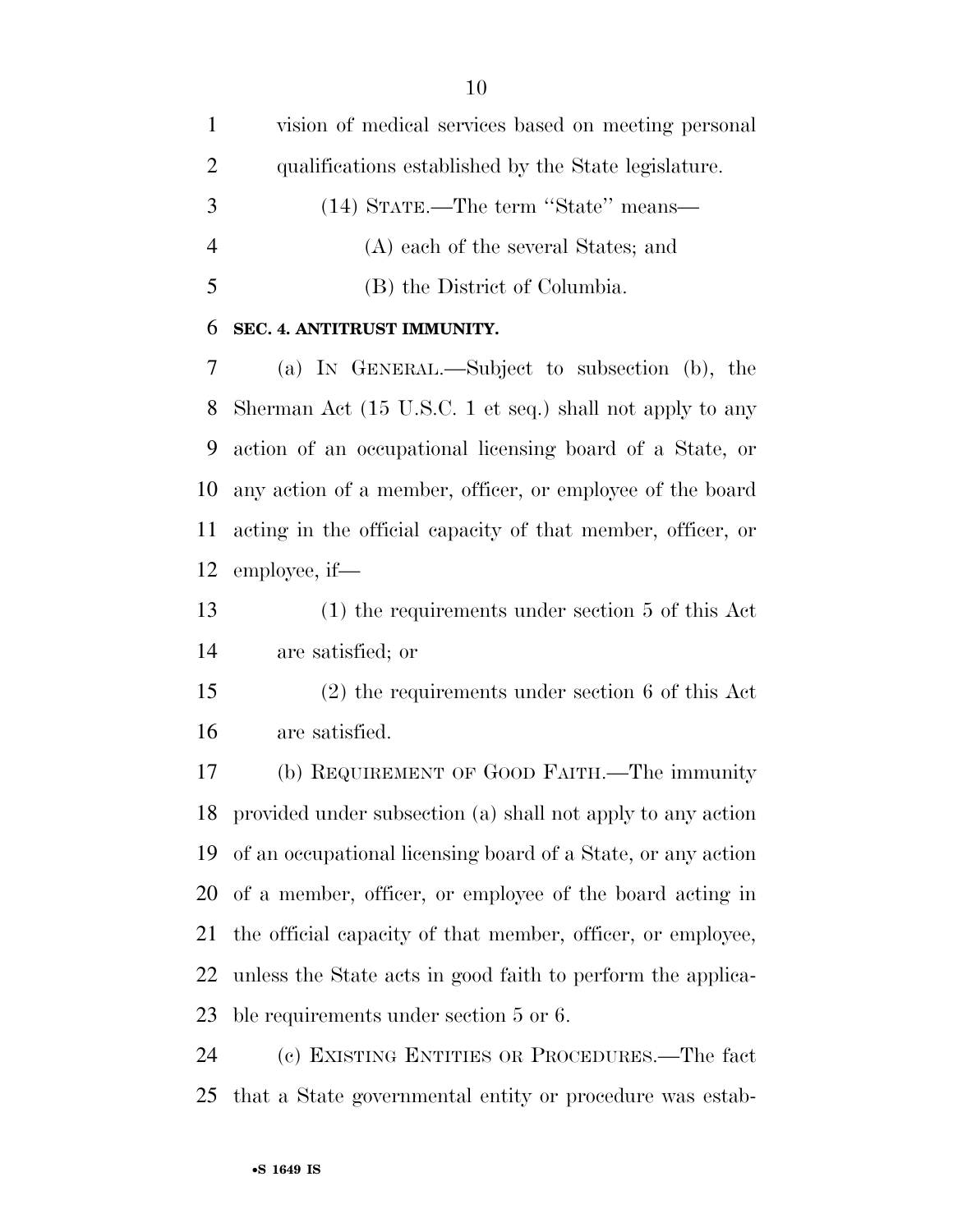lished before the date of enactment of this Act shall not prevent an occupational licensing board of the State, or a member, officer, or employee of that board, from quali- fying for immunity under subsection (a) if the State gov- ernmental entity or procedure satisfies the applicable re-quirements under section 5 or 6.

 (d) SAVINGS CLAUSE.—The immunity provided under subsection (a) shall not apply to an action unrelated to regulating the personal qualifications required to en- gage in or practice a lawful occupation, such as rules of an occupational licensing board governing minimum prices or residency requirements.

### **SEC. 5. ACTIVE SUPERVISION.**

 (a) IN GENERAL.—The immunity under section 4(a) shall apply to any action of an occupational licensing board of a State, or any action of a member, officer, or employee of that board acting in the official capacity of that member, officer, or employee, if—

 (1) the actions of the occupational licensing board or member, officer, or employee are author- ized by a non-frivolous interpretation of the occupa-22 tional licensing laws of the State;

 (2) the State adopts a policy of using less re- strictive alternatives to occupational licensing to ad-dress real, substantial threats to public health, safe-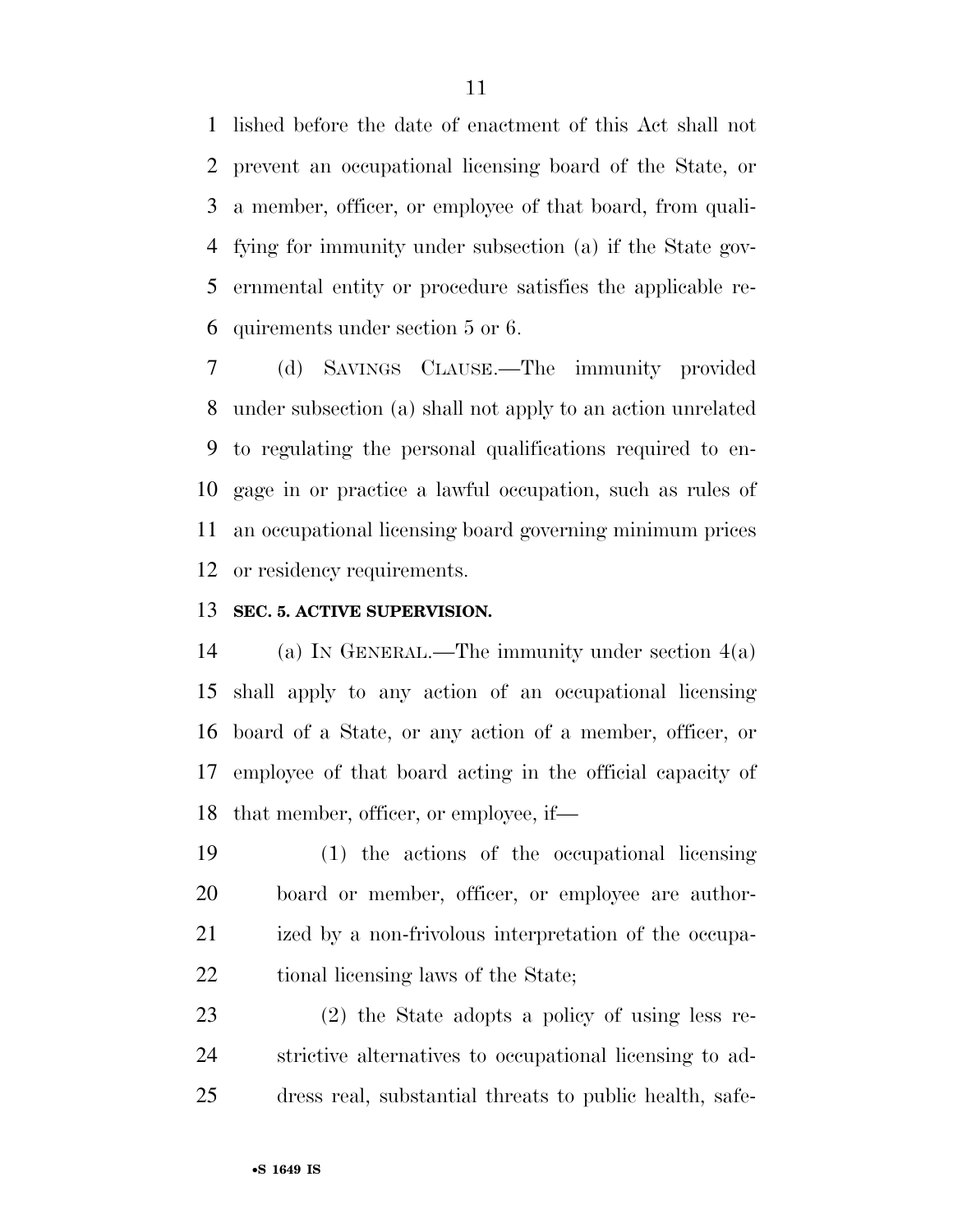| $\mathbf{1}$   | ty, or welfare, in accordance with subsection (b) of   |
|----------------|--------------------------------------------------------|
| $\overline{2}$ | this section; and                                      |
| 3              | (3) the State enacts legislation providing for ac-     |
| $\overline{4}$ | tive supervision of the actions of an occupational li- |
| 5              | censing board and any member, officer, or employee     |
| 6              | of such a board, in accordance with subsection (c)     |
| 7              | of this section.                                       |
| 8              | (b) POLICY.—The State shall adopt a policy pro-        |
| 9              | viding that—                                           |
| 10             | (1) occupational licensing laws should be con-         |
| 11             | strued and applied to-                                 |
| 12             | (A) protect public health, safety, and wel-            |
| 13             | fare; and                                              |
| 14             | (B) increase economic opportunity, pro-                |
| 15             | mote competition, and encourage innovation;            |
| 16             | regulators should displace competition<br>(2)          |
| 17             | through occupational licensing laws only if less re-   |
| 18             | strictive alternatives to occupational licensing will  |
| 19             | not suffice to protect consumers from real, substan-   |
| 20             | tial threats to public health, safety, or welfare; and |
| 21             | (3) an occupational licensing law should be en-        |
| 22             | forced against an individual only to the extent the    |
| 23             | individual sells goods or services that are included   |
| 24             | explicitly in the statute or regulation that defines   |
| 25             | the occupation's scope of practice.                    |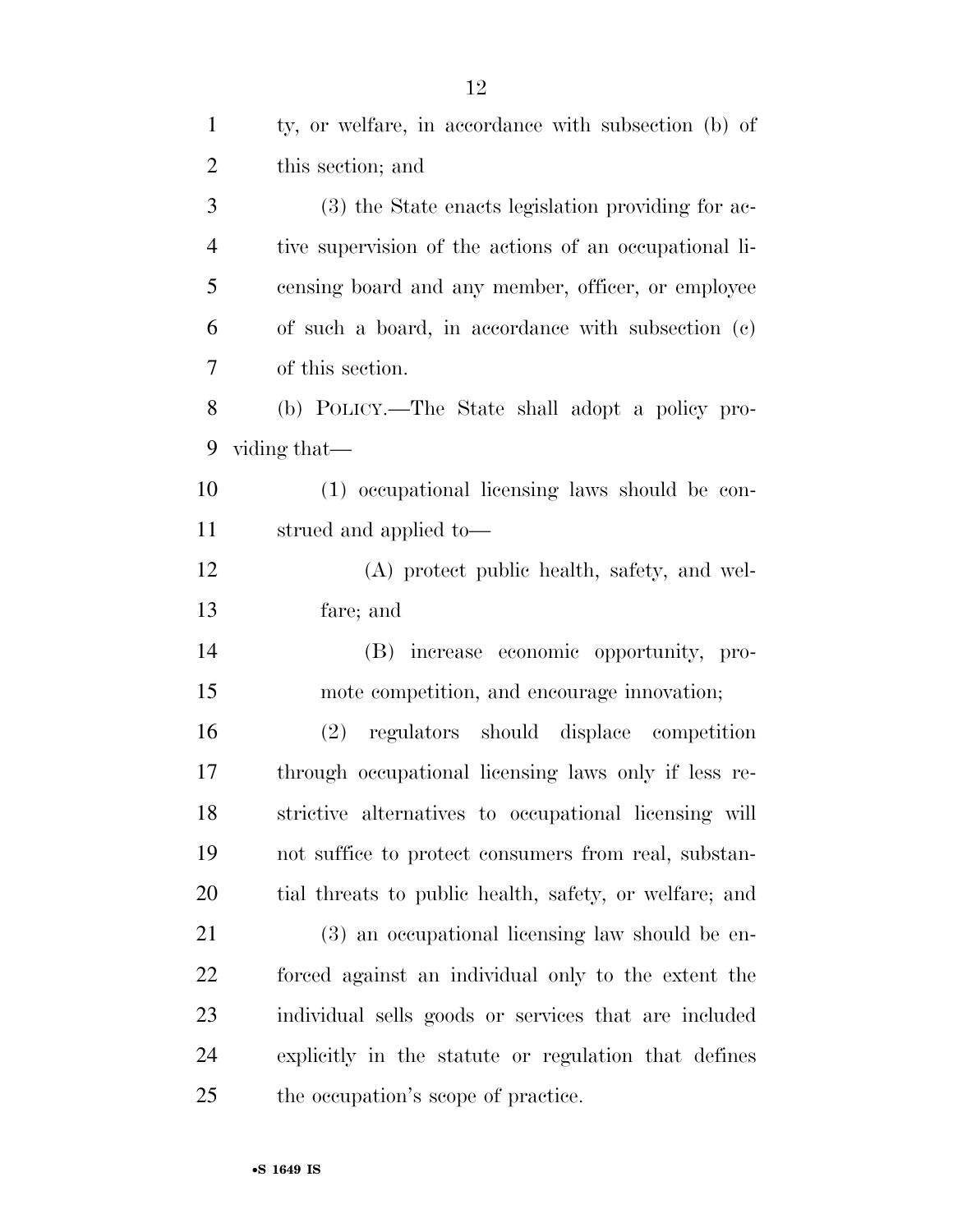(c) ACTIVE SUPERVISION.—

 (1) IN GENERAL.—The legislation enacted under subsection (a)(3) shall satisfy each of the re-quirements under this subsection.

(2) DAY-TO-DAY SUPERVISION.—

 (A) ESTABLISHMENT OF OFFICE OF SU- PERVISION OF OCCUPATIONAL BOARDS.—The State shall establish an Office of Supervision of Occupational Boards (referred to in this sub- section as the ''Office'') to review the actions of occupational licensing boards to ensure compli- ance with the policy adopted under subsection (b).

(B) DUTIES.—The Office shall—

 (i) review and explicitly approve or re- ject in writing any occupational regulation proposed by a board before the board may adopt or implement the occupational regu-lation;

20 (ii) play a substantial role in the de-21 velopment of a board's rules and policies to ensure they benefit consumers and do not serve the private interests of providers of goods and services regulated by the board;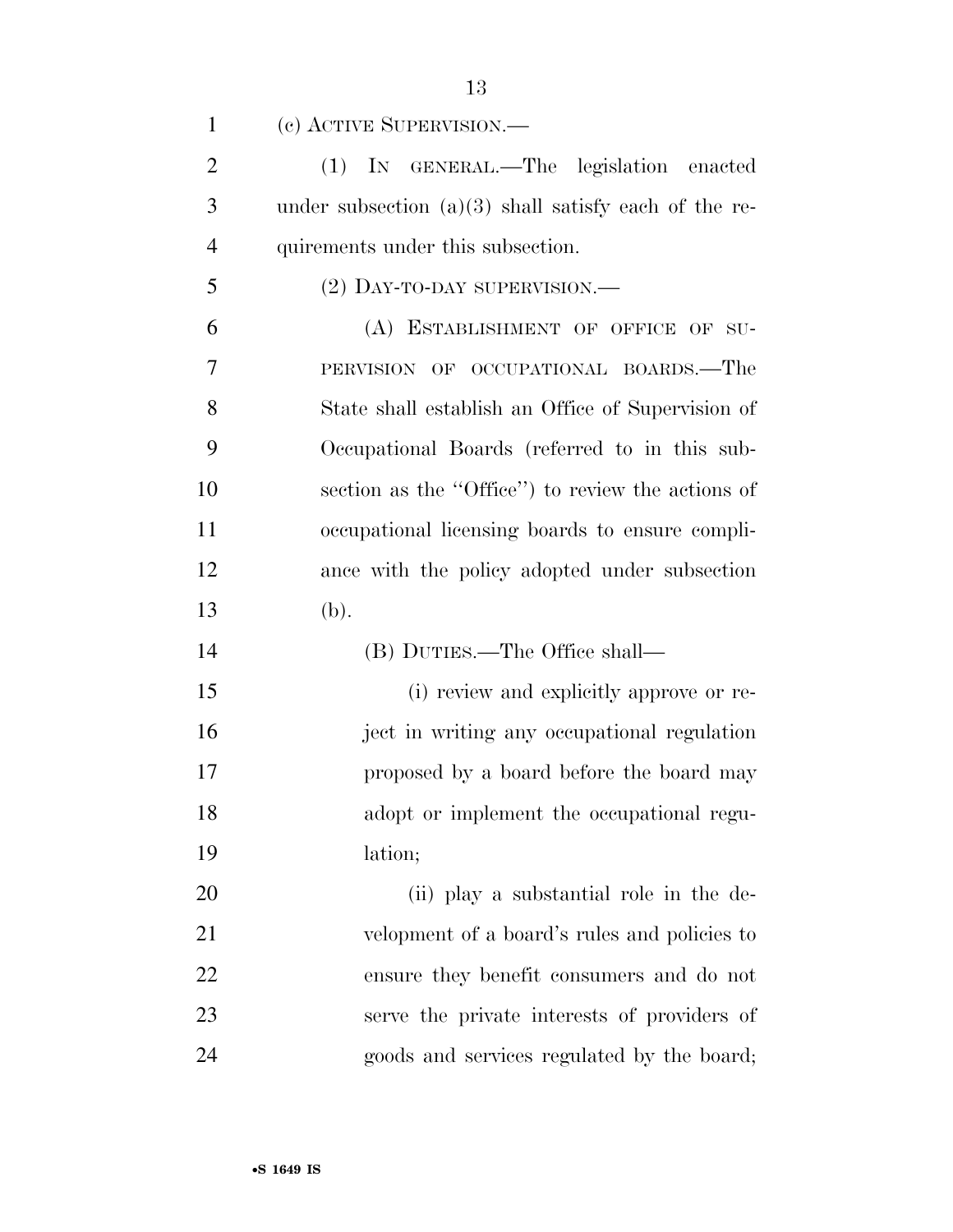| $\mathbf{1}$   | (iii) disapprove in writing the use of       |
|----------------|----------------------------------------------|
| $\overline{2}$ | any board rule or policy relating to an oc-  |
| $\mathfrak{Z}$ | cupational regulation and terminate any      |
| $\overline{4}$ | enforcement action, including any such ac-   |
| 5              | tion pending on the date of enactment of     |
| 6              | this Act, that is inconsistent with the pol- |
| 7              | icy adopted under subsection (b);            |
| 8              | (iv) exercise control over each board        |
| 9              | by reviewing and affirmatively approving in  |
| 10             | writing only occupational regulations that   |
| 11             | consistent with the policy adopted<br>are    |
| 12             | under subsection (b);                        |
| 13             | (v) use the analysis conducted under         |
| 14             | paragraph (5) and conduct reasonable in-     |
| 15             | vestigations to gain additional information, |
| 16             | including about less restrictive regulatory  |
| 17             | approaches, to promote compliance with       |
| 18             | subsection (b);                              |
| 19             | $(vi)(I)$ be staffed by not less than 1      |
| 20             | attorney; and                                |
| 21             | (II) prohibit attorneys working in the       |
| 22             | Office from providing general counsel to     |
| 23             | any board; and                               |
| 24             | $(vii)(I)$ approve board actions explic-     |
| 25             | itly in writing, rather than implicitly; and |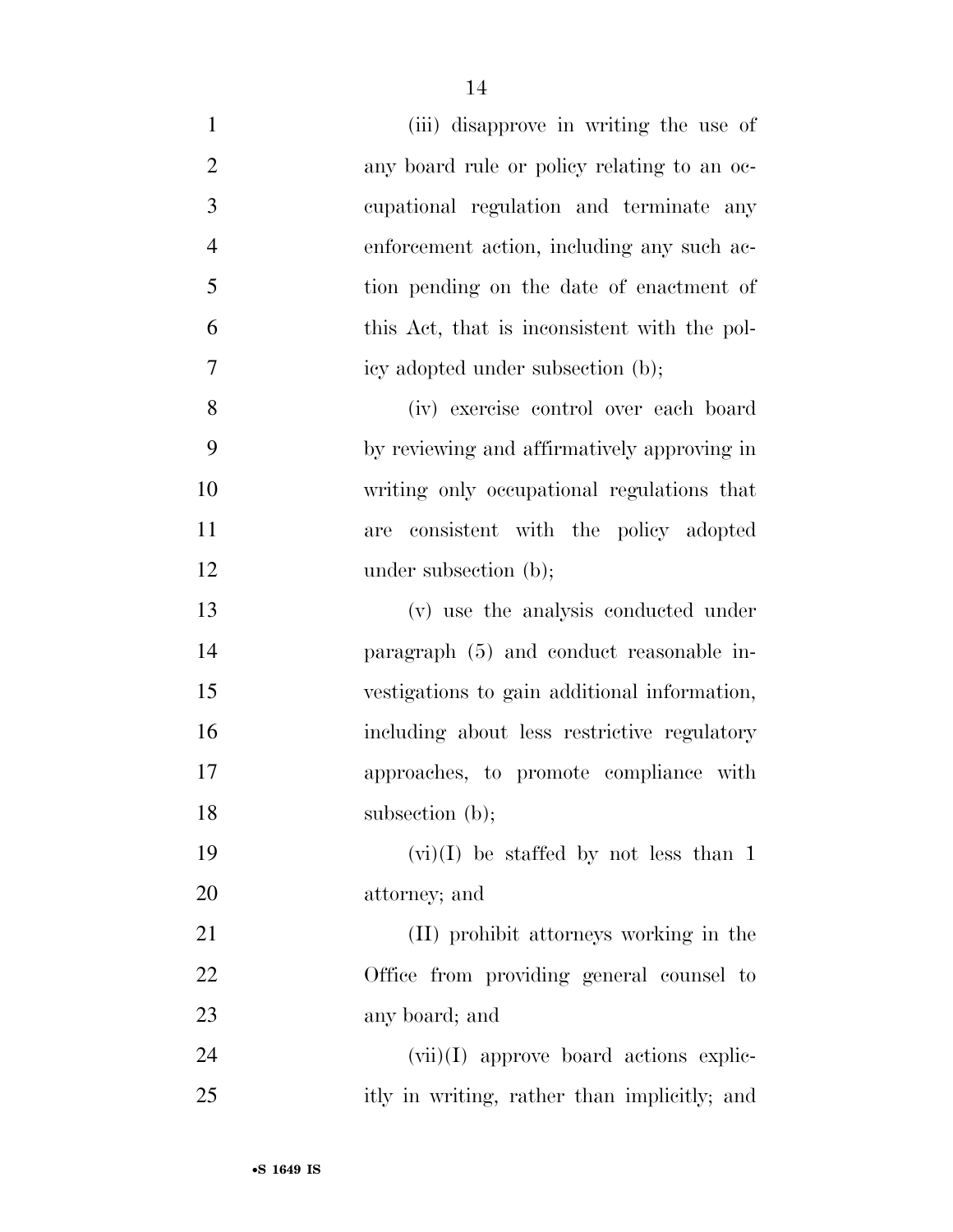| $\mathbf{1}$   | (II) elearly establish that silence or            |
|----------------|---------------------------------------------------|
| $\overline{2}$ | inaction does not constitute approval.            |
| 3              | (3) INTERNAL REVIEW.—                             |
| $\overline{4}$ | (A) COMPLAINT.—The State shall estab-             |
| 5              | lish a mechanism under which a person who is      |
| 6              | a resident of or has a license to operate a busi- |
| 7              | ness in the State may file a complaint with the   |
| 8              | Office about an occupational regulation of an     |
| 9              | occupational licensing board in the State that    |
| 10             | the person believes is inconsistent with the pol- |
| 11             | icy adopted under subsection (b).                 |
| 12             | (B) OFFICE RESPONSE.—Not later than               |
| 13             | 90 days after the date on which a person files    |
| 14             | a complaint under subparagraph (A), the Office    |
| 15             | shall—                                            |
| 16             | (i) investigate the complaint;                    |
| 17             | (ii) identify remedies and instruct the           |
| 18             | board to take action, where appropriate;          |
| 19             | and                                               |
| 20             | (iii) respond in writing to the com-              |
| 21             | plainant.                                         |
| 22             | (C) REVIEW.—The State shall establish a           |
| 23             | mechanism for review of a determination made      |
| 24             | by the Office under subparagraph (B), under       |
| 25             | which a complainant may appeal the determina-     |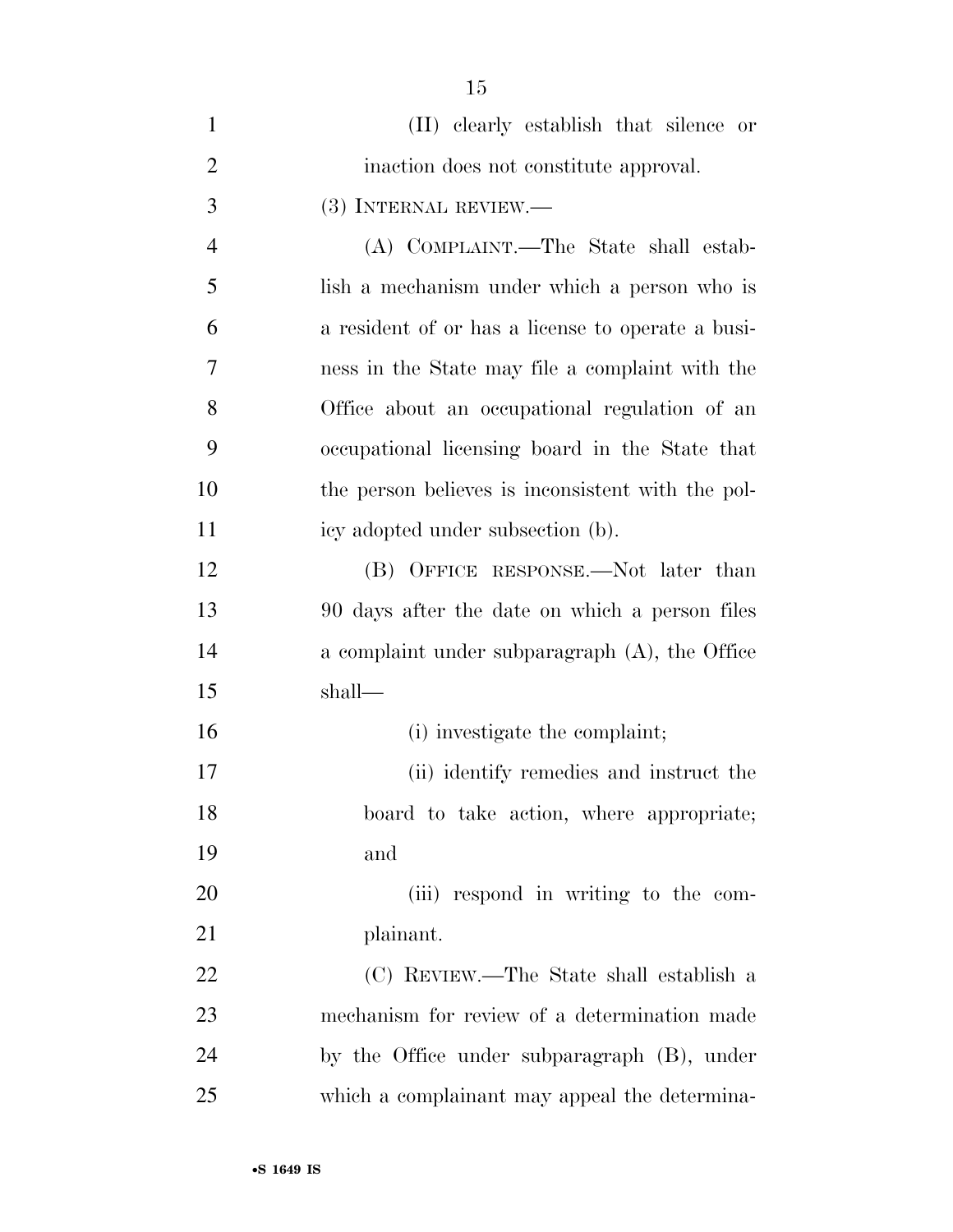| $\mathbf{1}$   | tion to the general division of the trial court of |
|----------------|----------------------------------------------------|
| $\overline{2}$ | the State if the challenged occupational regula-   |
| 3              | tion would substantially burden the complain-      |
| $\overline{4}$ | ant's ability to-                                  |
| 5              | (i) engage in a lawful occupation; or              |
| 6              | (ii) employ or contract other individ-             |
| 7              | uals for the performance of a lawful occu-         |
| 8              | pation; and                                        |
| 9              | $(4)$ RIGHT TO RAISE DEFENSE.—                     |
| 10             | (A) IN GENERAL.—The State shall author-            |
| 11             | ize an individual to assert as a defense, in any   |
| 12             | administrative or judicial proceeding to enforce   |
| 13             | an occupational regulation, that the regulation    |
| 14             | does not comply with the policy adopted under      |
| 15             | subsection (b).                                    |
| 16             | (B) PROCEDURES.—In a proceeding de-                |
| 17             | scribed in subparagraph $(A)$ —                    |
| 18             | (i) an individual who asserts a defense            |
| 19             | under this paragraph has the initial bur-          |
| 20             | den of proof that the occupational regula-         |
| 21             | tion being enforced substantially burdens          |
| 22             | the individual's ability to engage in a law-       |
| 23             | ful occupation;                                    |
| 24             | (ii) if an individual meets the burden             |
| 25             | of proof under clause (i), the State shall be      |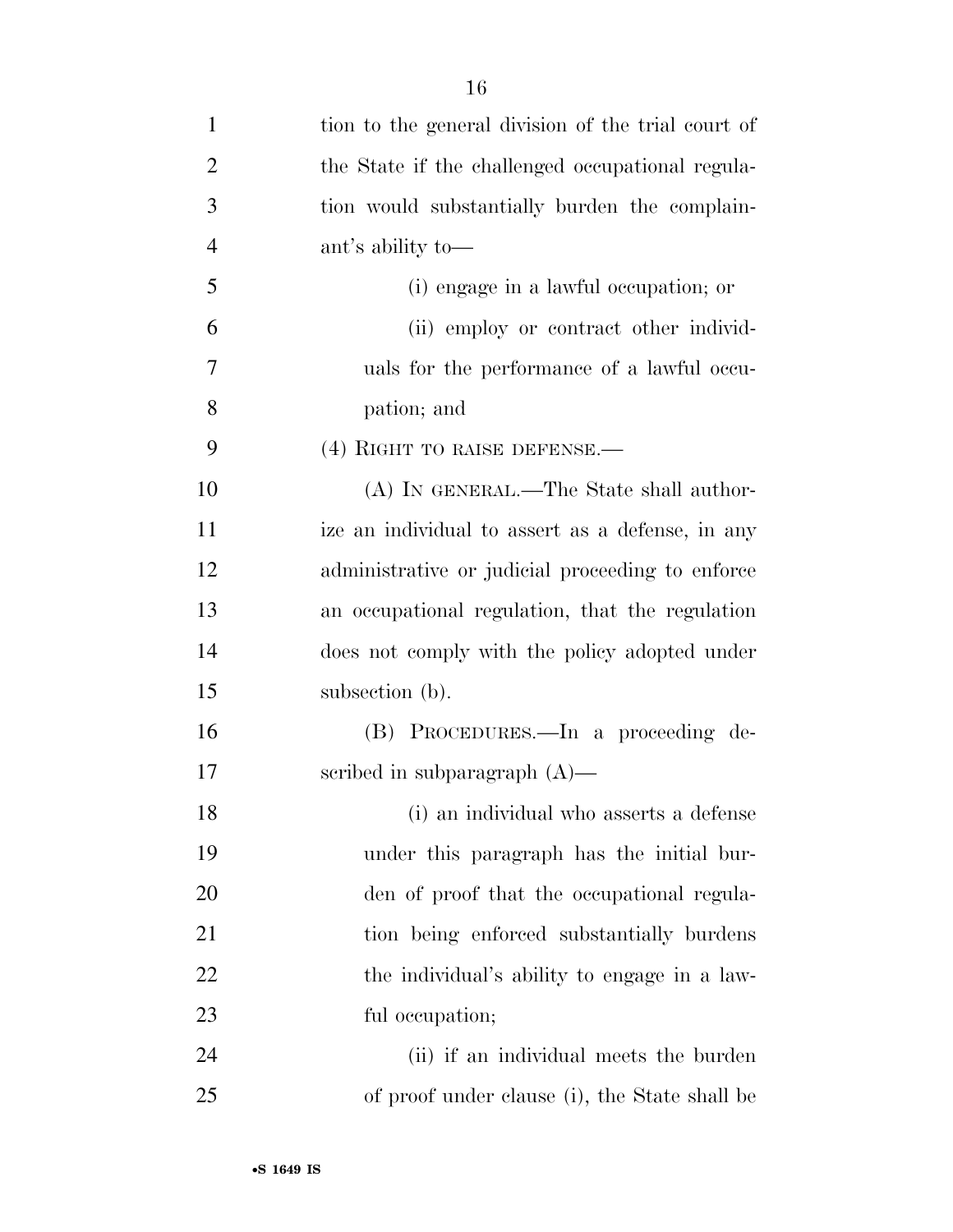| $\mathbf{1}$   | required to demonstrate by clear and con-   |
|----------------|---------------------------------------------|
| $\overline{2}$ | vincing evidence that the occupational reg- |
| 3              | ulation—                                    |
| $\overline{4}$ | (I) advances an important gov-              |
| 5              | ernment interest in protecting against      |
| 6              | real, substantial threats to public         |
| 7              | health, safety, or welfare; and             |
| 8              | (II) is substantially related to            |
| 9              | achievement of the important govern-        |
| 10             | ment interest described in subclause        |
| 11             | (I), in light of the availability of less   |
| 12             | restrictive alternatives to occupational    |
| 13             | licensing; and                              |
| 14             | (iii) in reviewing an alleged violation     |
| 15             | of the policy adopted under subsection (b), |
| 16             | an administrative agency or a court—        |
| 17             | (I) shall make its own findings of          |
| 18             | fact and conclusions of law;                |
| 19             | (II) may not rely on a legislative          |
| 20             | finding of fact presented in admissible     |
| 21             | form to the agency or court; and            |
| 22             | (III) may not grant any pre-                |
| 23             | sumption to a legislative determina-        |
| 24             | tion-                                       |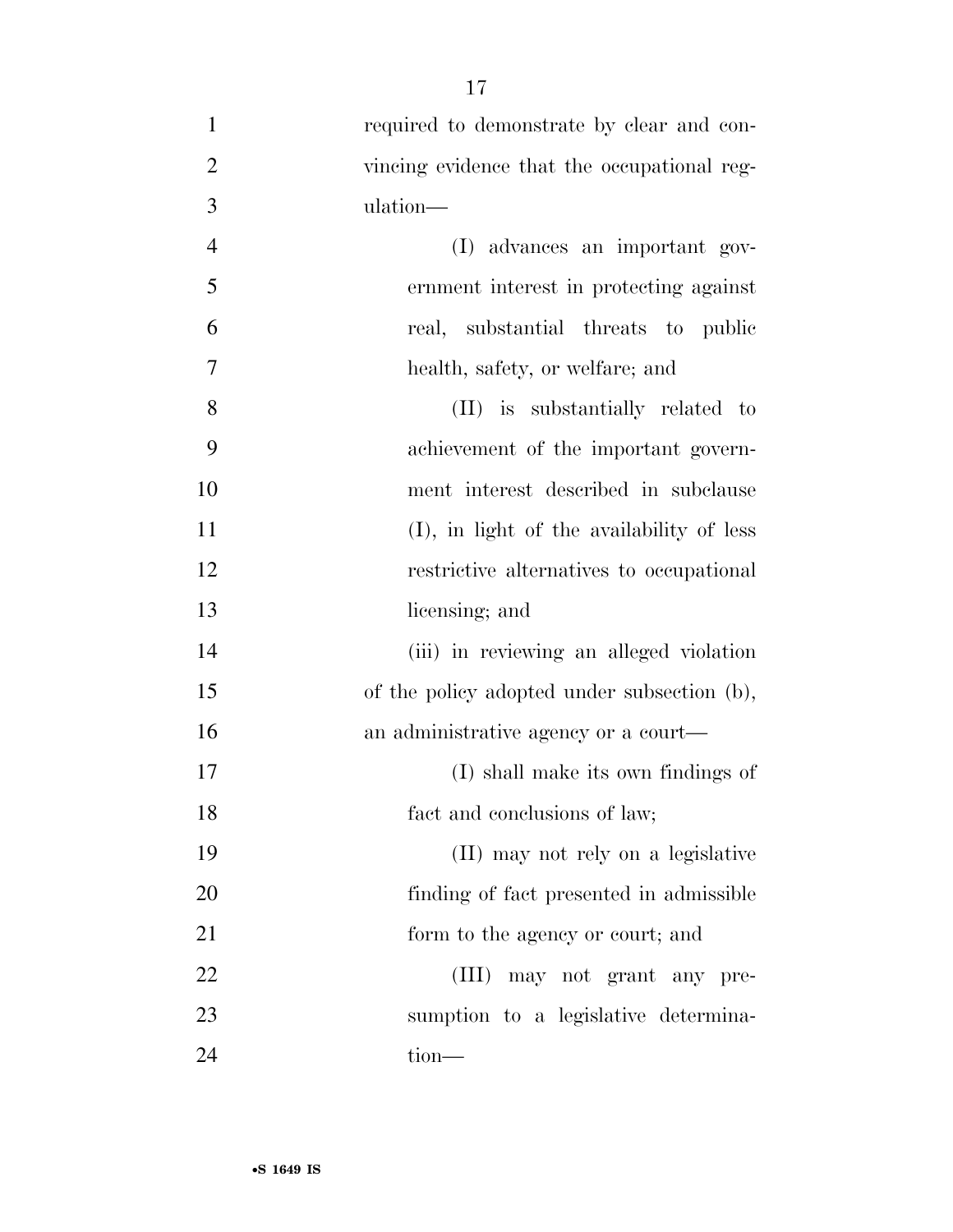| $\mathbf{1}$   | (aa) of harm to public                           |
|----------------|--------------------------------------------------|
| $\overline{2}$ | health, safety, or welfare; or                   |
| 3              | (bb) that the occupational                       |
| $\overline{4}$ | regulation is substantially related              |
| 5              | to achievement of the important                  |
| 6              | government interest described in                 |
| 7              | clause $(ii)(I)$ .                               |
| 8              | $(5)$ PERIODIC ADVISORY REVIEW.—                 |
| 9              | (A) IN GENERAL.—The State shall estab-           |
| 10             | lish a mechanism for periodic non-binding re-    |
| 11             | view of existing occupational regulations, and   |
| 12             | non-binding review of new proposed occupa-       |
| 13             | tional regulations, to ensure that the occupa-   |
| 14             | tional regulations comply with the policy adopt- |
| 15             | ed under subsection (b).                         |
| 16             | (B) SCOPE OF REVIEW.—The entity con-             |
| 17             | ducting the review under subparagraph $(A)$ —    |
| 18             | (i) shall publish an annual written re-          |
| 19             | port encompassing approximately 20 per-          |
| 20             | cent of the occupations subject to occupa-       |
| 21             | tional regulations within the State, such        |
| 22             | that the entity will review all occupational     |
| 23             | regulations within the State during each 5-      |
| 24             | year period; and                                 |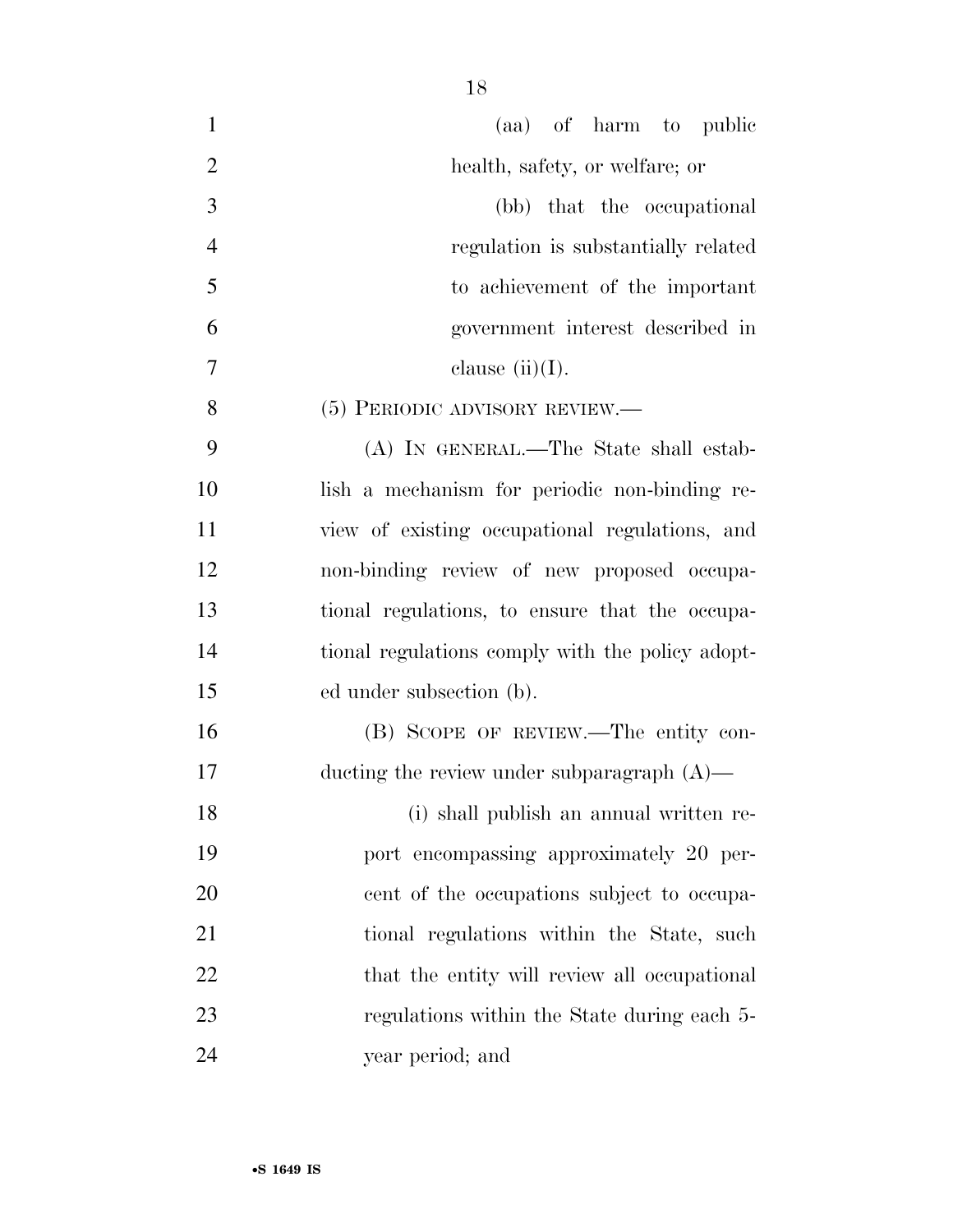| $\mathbf{1}$   | (ii) shall publish a written report as-       |
|----------------|-----------------------------------------------|
|                |                                               |
| $\overline{2}$ | sessing any proposed occupational licensing   |
| 3              | law, or other proposed law that would ex-     |
| $\overline{4}$ | pand the authority of an occupational li-     |
| 5              | censing board to impose occupational regu-    |
| 6              | lations, before the proposed law is sub-      |
| 7              | mitted to a vote by the State legislature.    |
| 8              | (C) REQUIREMENTS FOR ANALYSIS.—In             |
| 9              | conducting the review required under subpara- |
| 10             | graph $(A)$ , the entity shall—               |
| 11             | (i) determine whether the law or other        |
| 12             | regulation satisfies the policy adopted       |
| 13             | under subsection (b) of using the least re-   |
| 14             | strictive regulation necessary to protect     |
| 15             | consumers from real, substantial threats to   |
| 16             | public health, safety, or welfare;            |
| 17             | (ii) evaluate the effects of the law or       |
| 18             | other regulation on opportunities for work-   |
| 19             | ers, consumer choices and costs, general      |
| 20             | unemployment, market competition, gov-        |
| 21             | ernmental costs, and other effects;           |
| 22             | (iii) compare the law or other regula-        |
| 23             | tion to whether and how other States regu-    |
| 24             | late the applicable occupation; and           |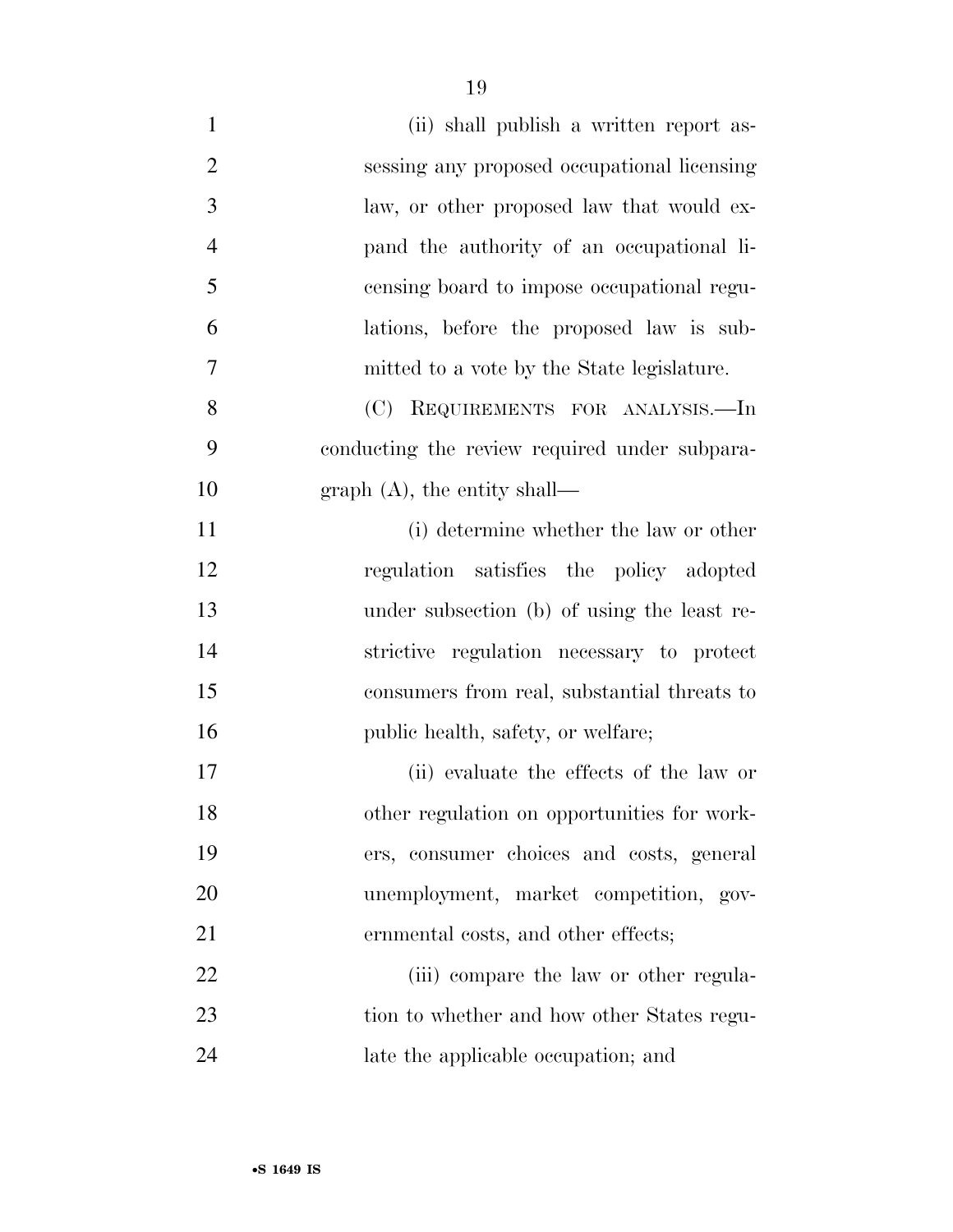- (iv) if the applicable occupation is subject to an occupational licensing law, evaluate—
- (I) the feasibility of entering into reciprocity compacts with one or more other States to improve worker mobil- ity and labor market flexibility; and (II) the advisability of endorsing occupational licenses granted by other States to spouses of active service 11 military members as if those occupa-tional licenses were granted by the

#### **SEC. 6. JUDICIAL REVIEW.**

 (a) IN GENERAL.—The immunity under section 4(a) shall apply to any action of an occupational licensing board of a State, or any action of a member, officer, or employee of that board acting in the official capacity of that member, officer, or employee, if—

State conducting the review.

 (1) the actions of the occupational licensing board or member, officer, or employee are author- ized by a non-frivolous interpretation of the occupa-23 tional licensing laws of the State;

 (2) the State adopts a policy of using less re-strictive alternatives to occupational licensing to ad-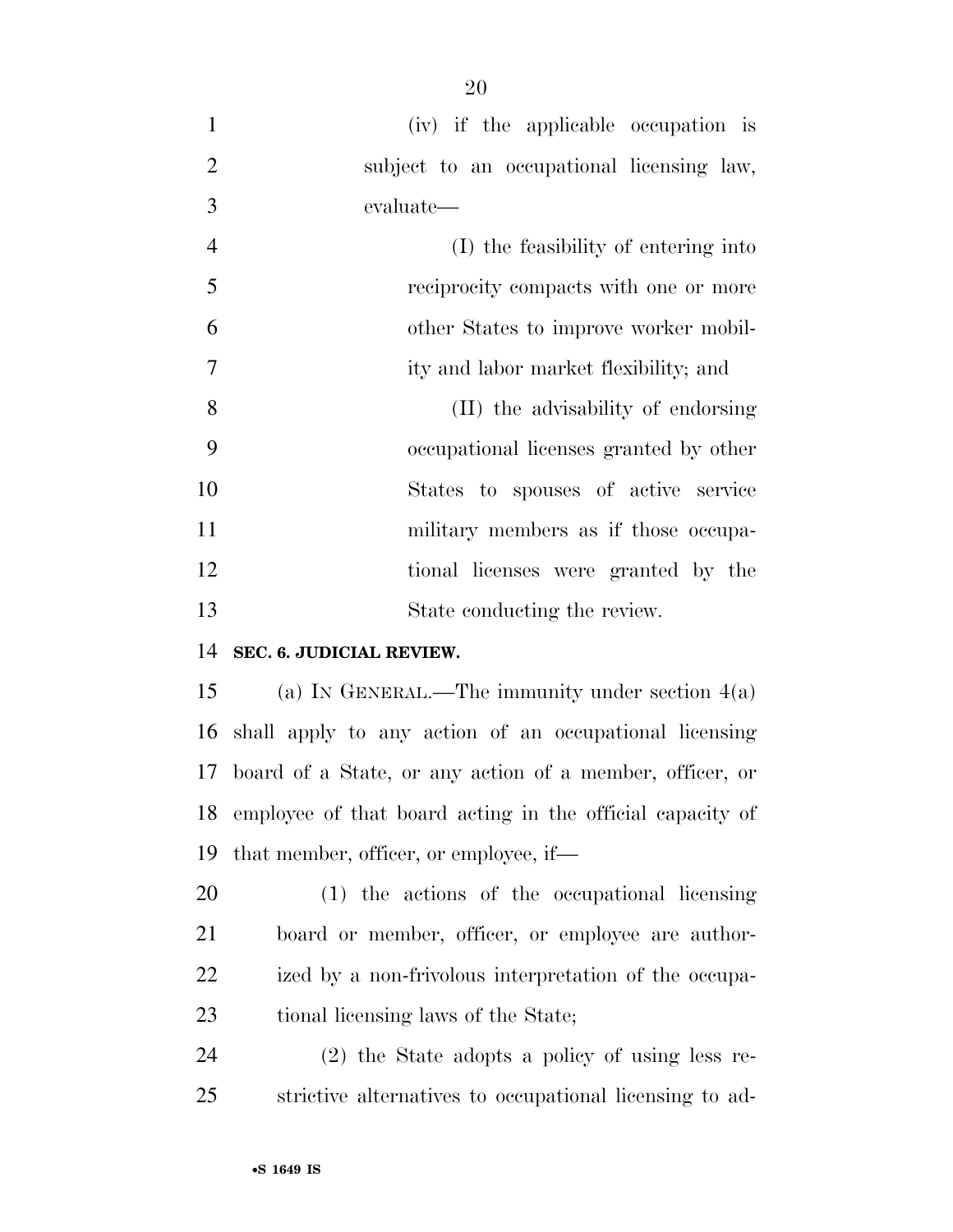| $\mathbf{1}$   | dress real, substantial threats to public health, safe- |
|----------------|---------------------------------------------------------|
| $\overline{c}$ | ty, or welfare, in accordance with section $5(b)$ ; and |
| 3              | (3) the State enacts legislation providing for ju-      |
| $\overline{4}$ | dicial review of occupational licensing laws, in ac-    |
| 5              | cordance with subsection (b) of this section.           |
| 6              | (b) JUDICIAL REVIEW LEGISLATION.—Legislation            |
| 7              | enacted by a State under subsection $(a)(3)$ —          |
| 8              | $(1)$ shall—                                            |
| 9              | (A) prohibit the State and any occupa-                  |
| 10             | tional licensing board from imposing an occupa-         |
| 11             | tional licensing law unless the State—                  |
| 12             | (i) identifies an important government                  |
| 13             | interest in protecting against real, substan-           |
| 14             | tial threats to public health, safety, or wel-          |
| 15             | fare; and                                               |
| 16             | demonstrates that the occupa-<br>(ii)                   |
| 17             | tional licensing law is substantially related           |
| 18             | to achievement of the important govern-                 |
| 19             | ment interest described in clause (i), in               |
| 20             | light of the availability of less restrictive           |
| 21             | alternatives to occupational licensing;                 |
| 22             | (B) provide an affirmative defense against              |
| 23             | enforcement of any occupational licensing law           |
| 24             | of the State under which the State shall be re-         |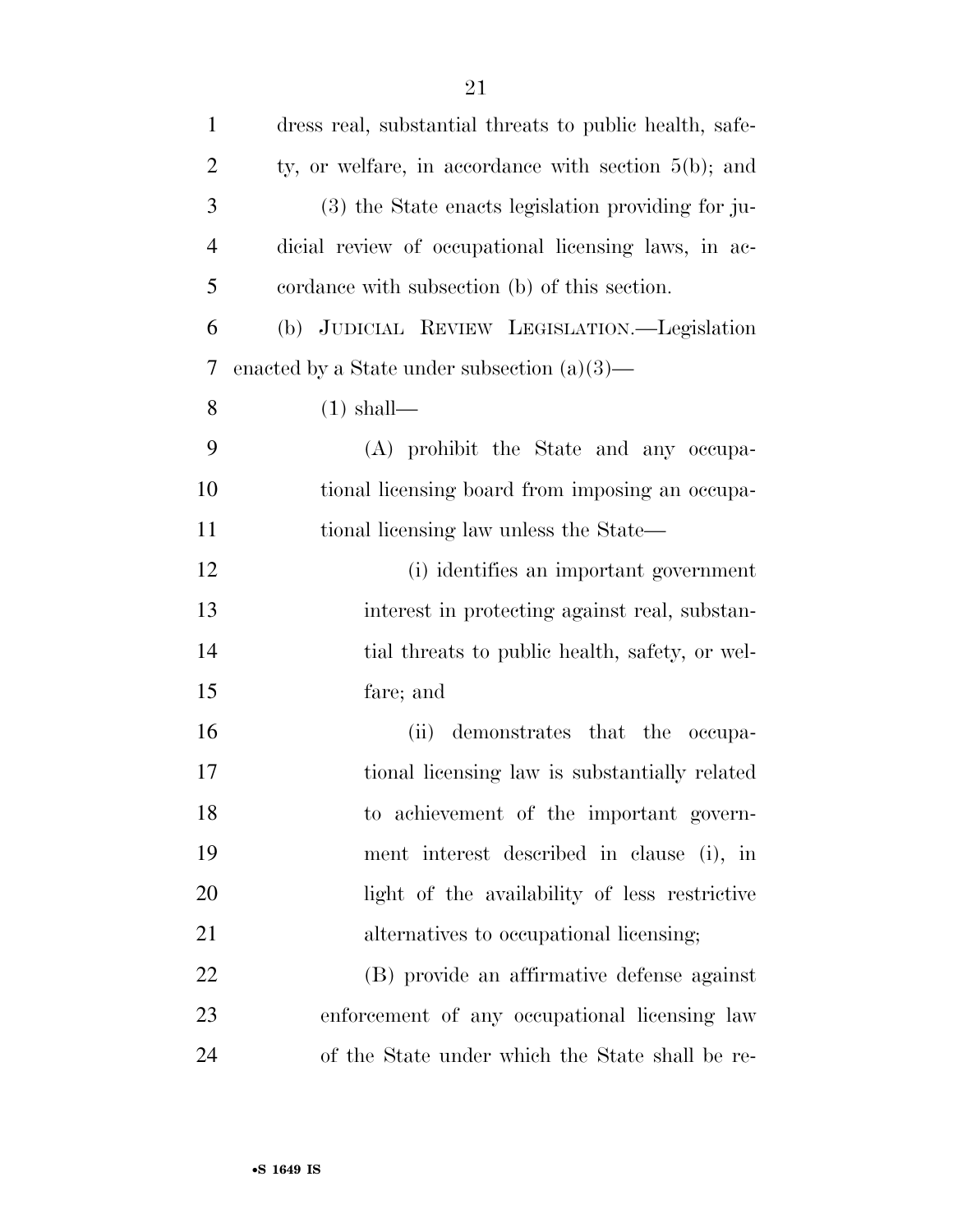| $\mathbf{1}$   | quired to demonstrate that the standard under    |
|----------------|--------------------------------------------------|
| $\overline{2}$ | subparagraph $(A)$ has been met;                 |
| $\mathfrak{Z}$ | (C)<br>establish a cause of action under         |
| $\overline{4}$ | which-                                           |
| 5              | (i) a person may bring an action for             |
| 6              | injunctive relief against enforcement of an      |
| 7              | occupational licensing law of the State;         |
| 8              | (ii) the plaintiff bears the initial bur-        |
| 9              | den to prove that the challenged occupa-         |
| 10             | tional licensing law substantially burdens       |
| 11             | the plaintiff's ability to engage in a lawful    |
| 12             | occupation; and                                  |
| 13             | (iii) once the plaintiff makes the ini-          |
| 14             | tial showing under clause (ii), the State is     |
| 15             | required to demonstrate that the standard        |
| 16             | under subparagraph $(A)$ has been met;           |
| 17             | (D) provide for an award of reasonable           |
| 18             | costs and attorney fees to a person who success- |
| 19             | fully challenges the application of an occupa-   |
| 20             | tional licensing law of the State by—            |
| 21             | raising an affirmative<br>(i)<br>defense         |
| 22             | under subparagraph $(B)$ ; or                    |
| 23             | (ii) bringing an action under subpara-           |
| 24             | graph (C); and                                   |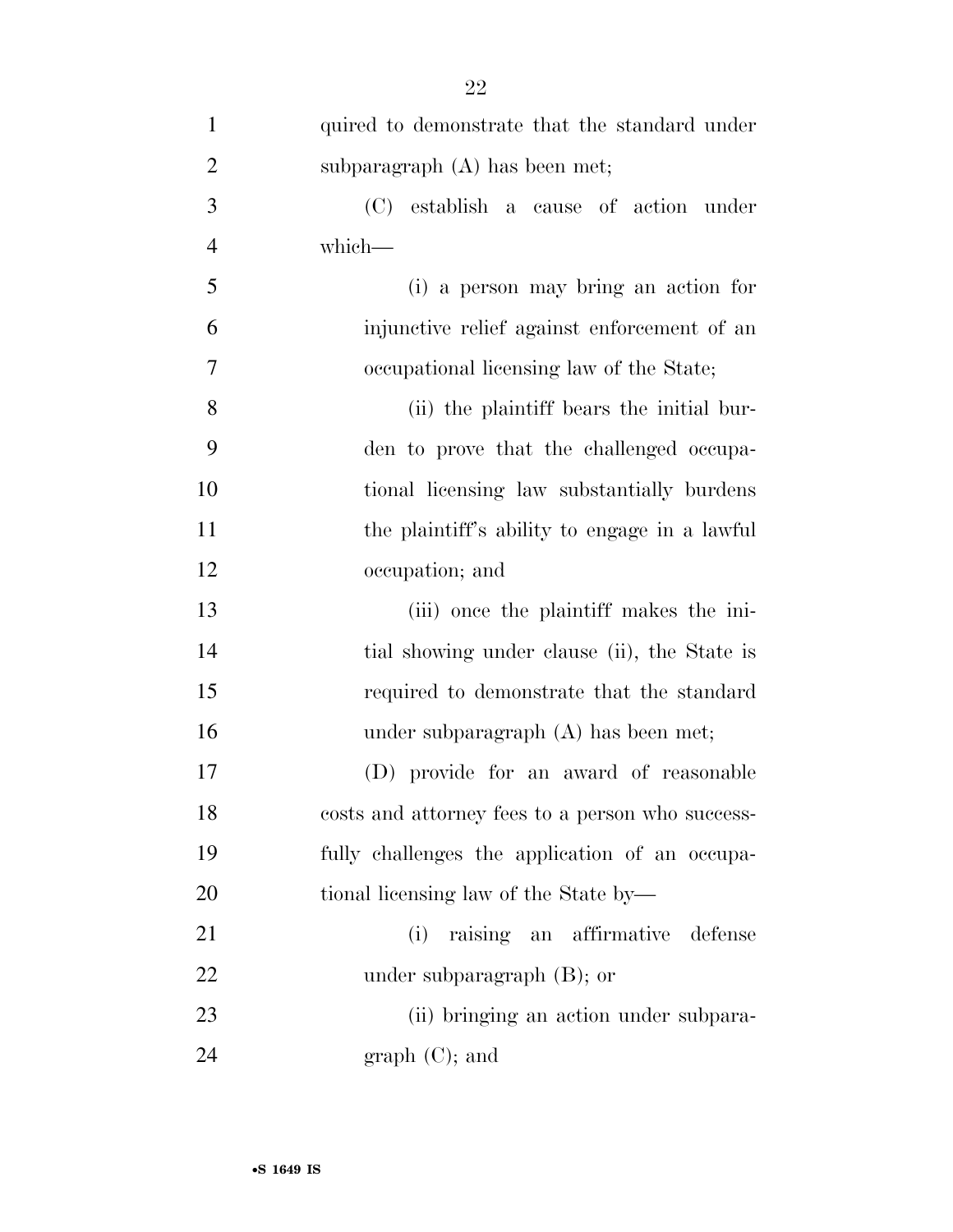| $\mathbf{1}$   | (E) provide for independent judicial review                   |
|----------------|---------------------------------------------------------------|
| $\overline{2}$ | of the occupational licensing laws of the State               |
| 3              | to ensure that the standard set forth in sub-                 |
| $\overline{4}$ | paragraph $(A)$ has been met; and                             |
| 5              | $(2)$ may not authorize a court to-                           |
| 6              | (A) uphold enforcement of an occupational                     |
| 7              | licensing law of the State simply because the                 |
| 8              | court believes the law is rationally related to a             |
| 9              | legitimate governmental purpose;                              |
| 10             | (B) rely on hypothetical risks to public                      |
| 11             | safety, not substantiated by evidence in the                  |
| 12             | record, to uphold enforcement of an occupa-                   |
| 13             | tional licensing law of the State;                            |
| 14             | (C) defer to factual or legal conclusions of                  |
| 15             | another person or entity, rather than exercising              |
| 16             | independent review; or                                        |
| 17             | (D) rely on a post hoc justification for the                  |
| 18             | action of an occupational licensing board that                |
| 19             | was not put forward by the board at the time                  |
| 20             | of the challenged action.                                     |
| 21             | RULE OF CONSTRUCTION.-Nothing in sub-<br>(e)                  |
| 22             | section (b) shall be construed to require legislation enacted |
| 23             | by a State under subsection $(a)(3)$ to provide a right to    |